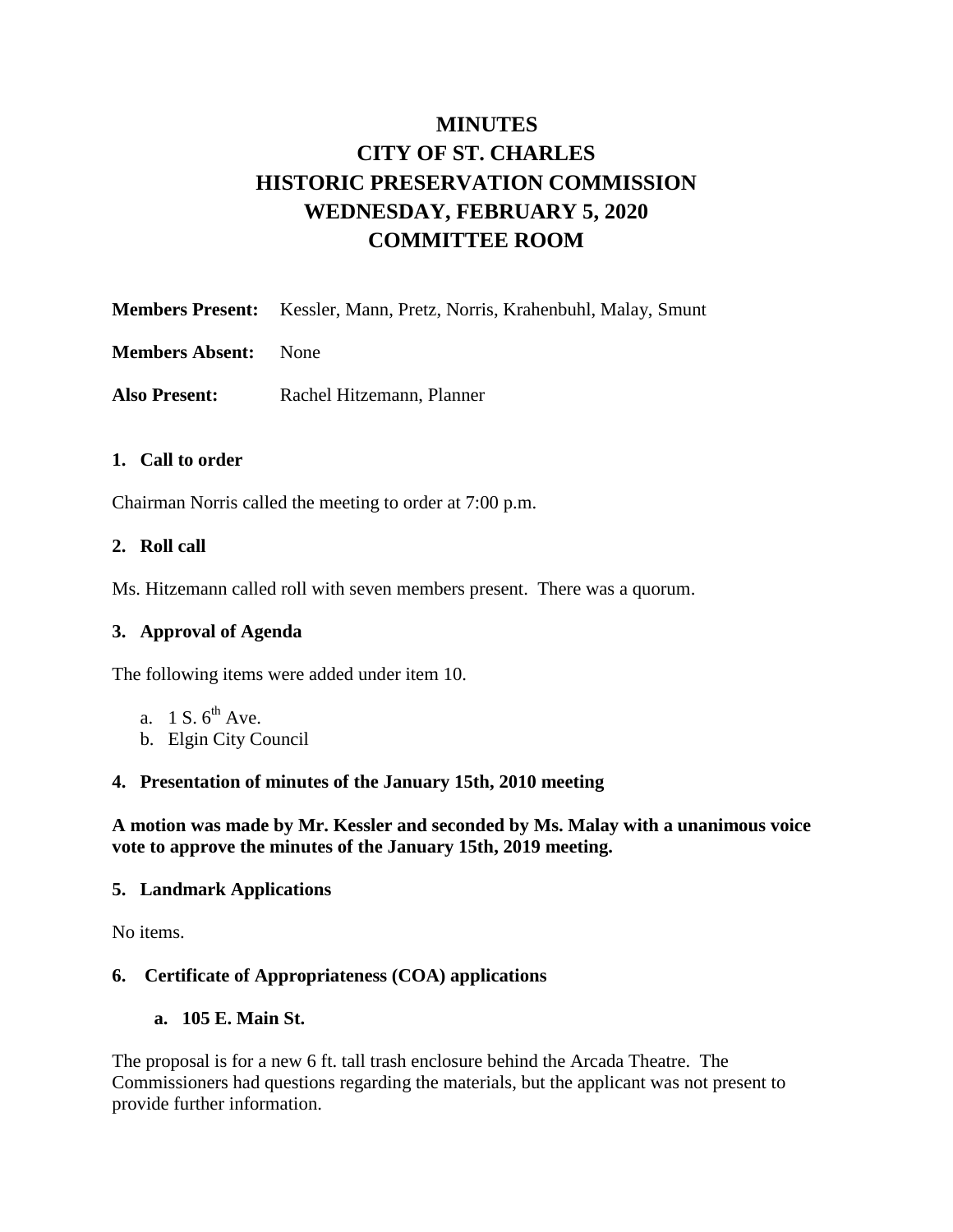Historic Preservation Commission Minutes – February 5, 2020 Page 2

### **A motion was made by Ms. Malay and seconded by Mr. Krahenbuhl with a unanimous voice vote to table the item.**

# **b. 215 N. 3rd Ave.**

The proposal is for the replacement of a back porch. This was discussed at a previous meeting and the Commission asked the applicant to return with scaled elevations. The applicant explained the current condition of the porch and the proposed changes. Two posts and two brackets will be retained, but everything else is rotted or inappropriate and needs to be replaced. Mr. Pretz noted the porch was not original to the house. The applicant stated she checked with the building department about having the height of the railing grandfathered in at the current height. The inspector advised it would be okay if the Commission agreed.

**A motion was made by Ms. Malay and seconded by Mr. Kessler with a unanimous voice vote to approve the COA as presented and to allow the 36" height rail versus 42".** 

### **7. Grant Applications**

### **a. 1 Illinois St. (Eden on the River)**

The applicant is seeking a façade improvement grant for work that was already approved by the Commission. The building sits on a corner and is visible from all elevations. The eligible grant amount depends on whether it is considered a rear improvement for \$10,000 or a front/side improvement for \$20,000. It could also be considered as both and the funds could be split as \$10,000 for each. The Commissioners discussed the visibility and access to the building and determined it was appropriate to consider it both.

**A motion was made by Dr. Smunt and seconded by Mr. Krahenbuhl with a 6-1 voice vote to recommend to City Council approval of a Façade Improvement Grant for rear and side improvements to this restaurant's location because it is going to enhance the public visibility and complimentary to the existing utilitarian industrial architecture. Ms. Mann opposed.** 

### **8. Other Commission Business**

### **a. Pottawattamie Survey**

Ms. Hitzemann advised both firms that are being considered for the survey are tentatively available to give a presentation at the next meeting. The Commissioners discussed having a workshop prior to the meeting. Ms. Hitzemann also said she contacted Elgin and Geneva for feedback on their past experiences with these firms and both had good things to say about them.